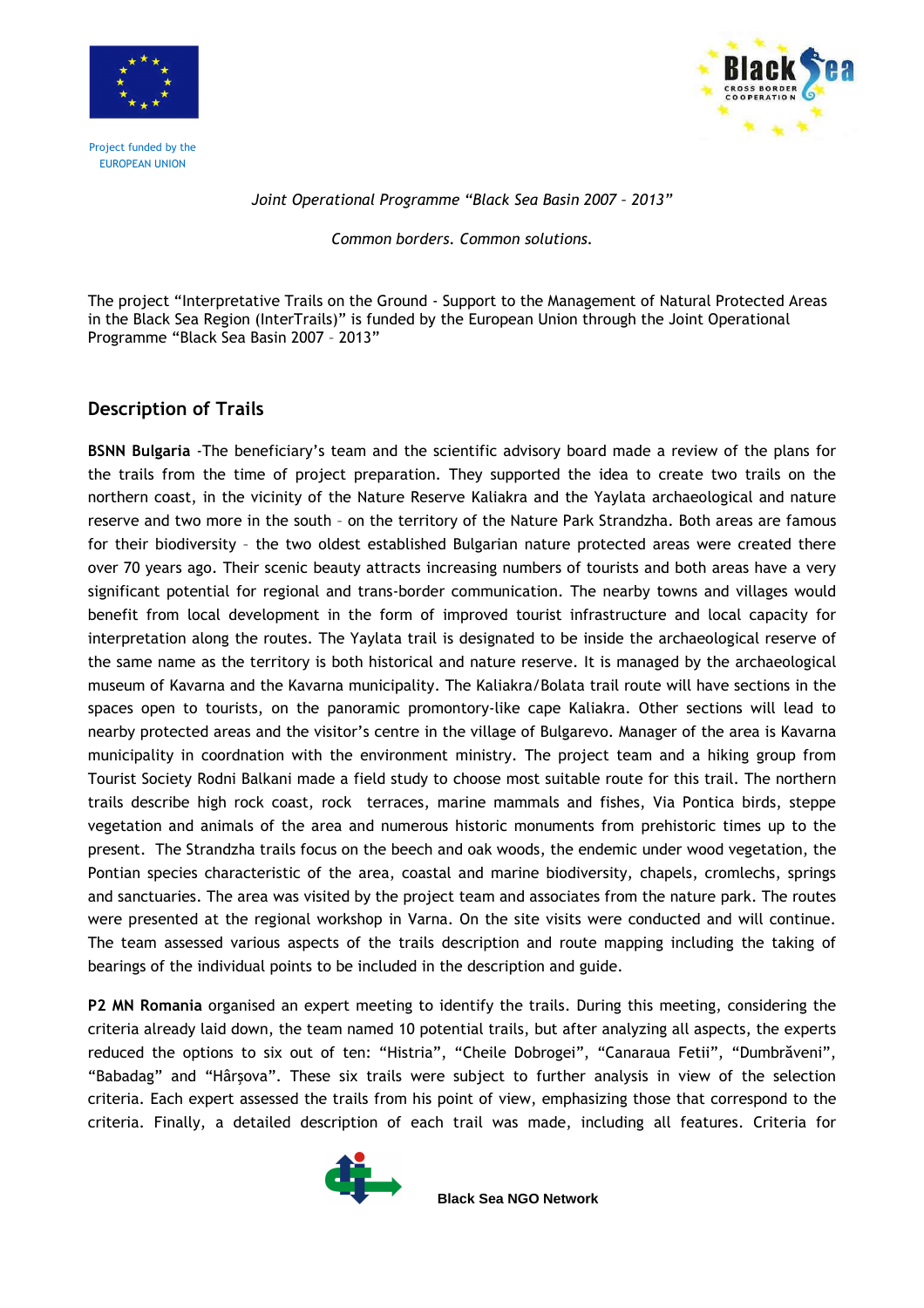



preliminary selection of trails: Accessibility – transport links to the trails, connectivity infrastructure; Ecological, geological and cultural importance of the trails; Attractiveness; The trail's potential to contribute to the development of Dobrogea; Uniqueness; General condition of the trail. In order to finalize this activity, the project team had a few internal meetings with the custodians to present the Action and how they will be involved. The first meeting took place at Forest Department of Constanta, on March 14, when the Director gave them their total approval. Then, on March 21, the team had a meeting in Tulcea, at Forest Department of Tulcea and Danube Delta Biosphere Reserve Authority. At the media event from March 29, were selected the final five protected areas where the trails will be set. At the internal meeting from April 6, between the contracted experts, project team, resource experts from Mare Nostrum and representative of custodians, established the initial trails: Canaraua Fetii – Dumbraveni on biodiversity, Cheile Dobrogei – Histria one on geodiversity and one on biodiversity and Hârşova – Topalu – Capidava on cultural aspects. These trails can be modified according to the information the team will collect during trips. One of the trails is in the protected area "Canaraua Fetii", on biodiversity, and is focusing on the oak forest with its characteristic fauna and also on the endemic species. The second trail is in "Cheile Dobrogei", on geodiversity and we will try to emphasize the beauty and the gorgeous history and features of the quay of Dobrogea. The third trail is also in Cheile Dobrogei, a few kilometers from the first trail on geodiversity, and here we have designed a trail having in mind the cultural aspects. The last trail in on biodiversity and its place is in the protected area "Allah Bair".

P2 – BSB UEAS, Ukraine implemented the following: The project team with the aim to design, develop and promote 20 Interpretative Trails (IT) of the natural and cultural heritage in NPAs began to organise the dialog between administrations of NPAs.

During the first month negotiations with Danube Biosphere Reserve of National Academy of Science (Tatyana Balatskaya, head of tourism sector) and Karadag Nature Reserve of National Academy of Science (Vladimir Maltsev, deputy director on scientific work) were organised by Skype, during which the trails and approximate list of points on these territories were discussed. Trails have already existed in those two territories and their administrations are interested in introducing interpretation and the installation of information boards, the preparation and edition of guides. The administrations were very interested in the idea of organizing a School for Guides. During the same period the project team began to collect information about the above NPAs including guides, scientific reports, books, articles, etc. With the aim of development of methodology on the establishment of interpretative trails a review of literature on this topic was made.

Later the BSB UEAS team visited the associates Regional Landscape Park "Kinburnskaya kosa" (Zinovyi Petrovich, director) in Ochakov, who express the Park's readiness to join the Action. Director of RLP Zinovy Petrovich proposed the trail on the Kinburnskaya spit which consists mostly of historical points. He emphasized the absence of systematic reviews and researches of historical and geological objects in RLP. In his opinion there is great necessity of interpretation of ecological trails for the Park. The administration of the Park expressed vivid interest in the results of the Action. The trail with biological and geological points was offered by Oleg Derkach (senior lecturer, Black Sea University). It was decided to unite these two trails and propose to guides and tourists several routes in Kinburnskaya kosa.

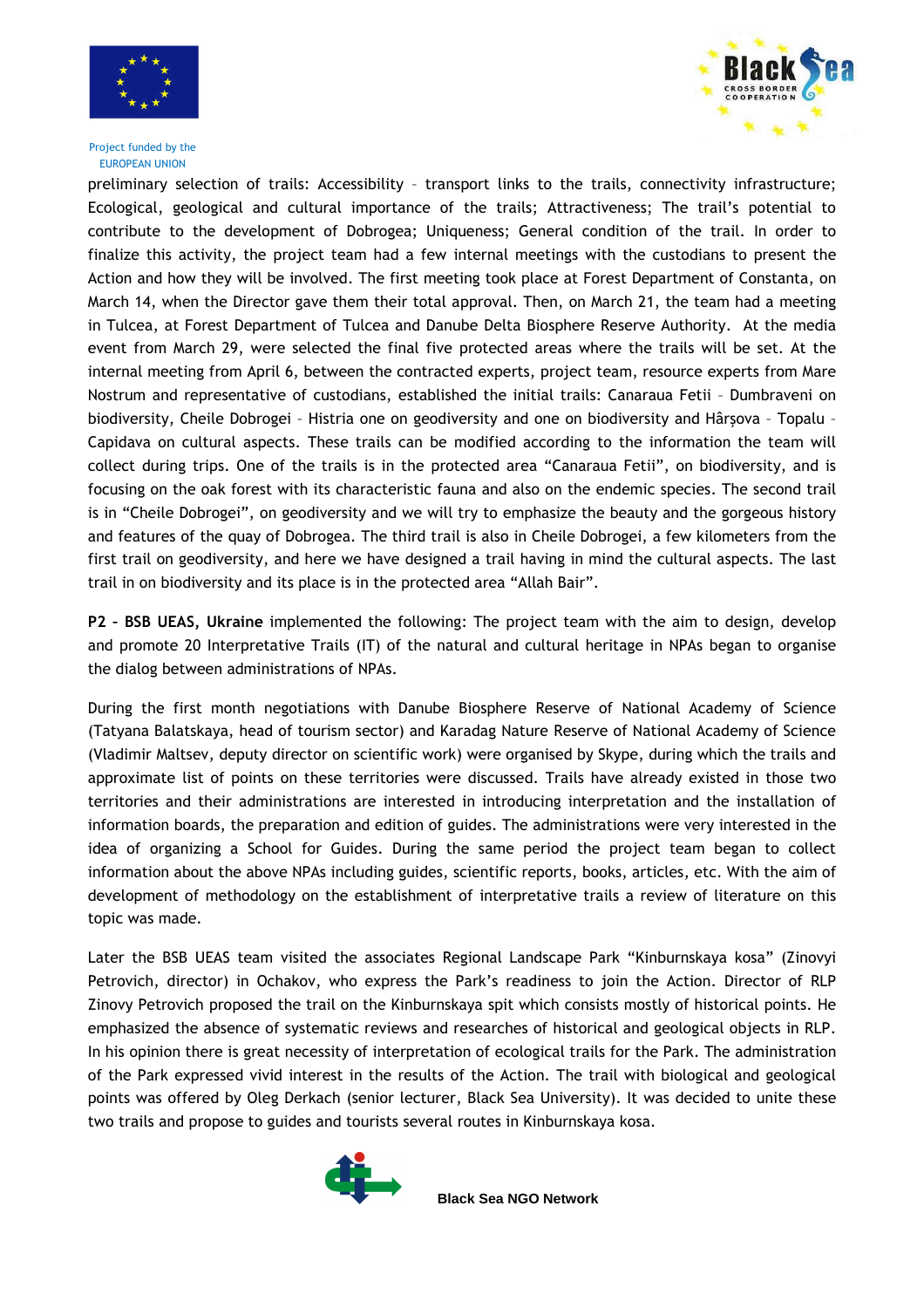





Negotiations with Nizhnedniestrovsky National Nature Park (Vladimir Gubanov, deputy director on scientific work) and were also held, the trail and points were scheduled. Vladimir Gubanov informed that the NNPP aimed to develop 4 ecological trails: Beloe Lake, Gontarenko Island, ornithological trail and entomological trail. In his view the Park needs to interpret the existing trails, update them and attract local and foreign tourists.

The official letters to administration of NPAs were prepared, with the aim to determine the trail and focal points, responsible for communication and organization of work in the NPAs. Focal points were appointed for the territories Tatyana Balatskaya, Danube Biosphere Reserve, Larisa Znamenskaya in Karadag Nature Reserve, Oleg Derkach and Irina Formanyk, Regional Landscape Park "Kinburnskaya kosa", Vladimir Gubanov in Nizhnedniestrovsky National Nature Park.

In the third month personal meetings with the experts on Geology and History were held in the BSB UEAS office with the aim to discuss the trails and points. Expert on Geology Natalya Fedoronchuk proposed to organise marine trail on Karadag, she offered over 40 geological points in all chosen NPAs. Expert on History Vladimir Poltorak presented about 30 historical objects to be included into the trail description. Results of discussions were presented on the Expert Meeting on 28 December 2011.

In January 2012 discussion of biological points took place. Several experts on Biology are in process of preparation of the description of the points. The following have already been discussed: 17 biological objects on Kinburnskaya kosa with Oleg Derkach, for example, Bienkovi Plavni, Orchid Field, Kovalivska Saga, Long (Dolgyi) and Kruglyi (Round) Islands, Mullet Lakes, etc. 10 biological points on Karadag were previously discussed that are being prepared by Galina Bezlushko. Among them there are endemics of Karadag, bird-watching on Hop-Tepe, steppe vegetation, etc. About 10 biological objects in the Danube Delta are prepared by Tatyana Balatskaya. Vladimir Gubanov and Julia Nazarchuk are responsible for biological objects in the Nizhnedniestrovsky Natural Park.

In the next months experts finished discussing the points of 4 IT and began the preparation of their descriptions. A Meeting in Karadag Nature Reserve was organized. Oleg Rubel communicated with administration and contact person (Galina Bezvushko) from the reserve. The trails was presented, the possibilities of future changes and additions were discussed. Later negotiations with Zinoviy Petrovich (head of RLP "Kinburnskaya kosa") and Oleg Derkach (expert in biology) were conducted in Nikolaev, and the ways of combination of existing trails and new routes were discussed. Another meeting with administration of Nizhnednestrovsky National Nature park was organised. The trails was discussed, two experts in Biology (Nikolay Rozhenko and Julia Nazarchuk) began to describe the points. Expert Vladimir Gubanov was unable to participate in the Project because of his release from the Park. Gathering of the information about Black Sea NPAs and international experience of organization of trails, publishing guides is going on. During the implementation period of the Action 80 points of 4 Interpretative Trails discussed and agreed with 9 experts and 4 competent authorities.

P3 – CF SDC, Moldova In the process of trails identification and establishment, besides the experts contracted, the following agencies were involved: National Agency "Moldsilva"; Scientific Reserve "Lower Prut"; District Administrations from the area of trails locations. Four meetings were held with them. The



**Black Sea NGO Network**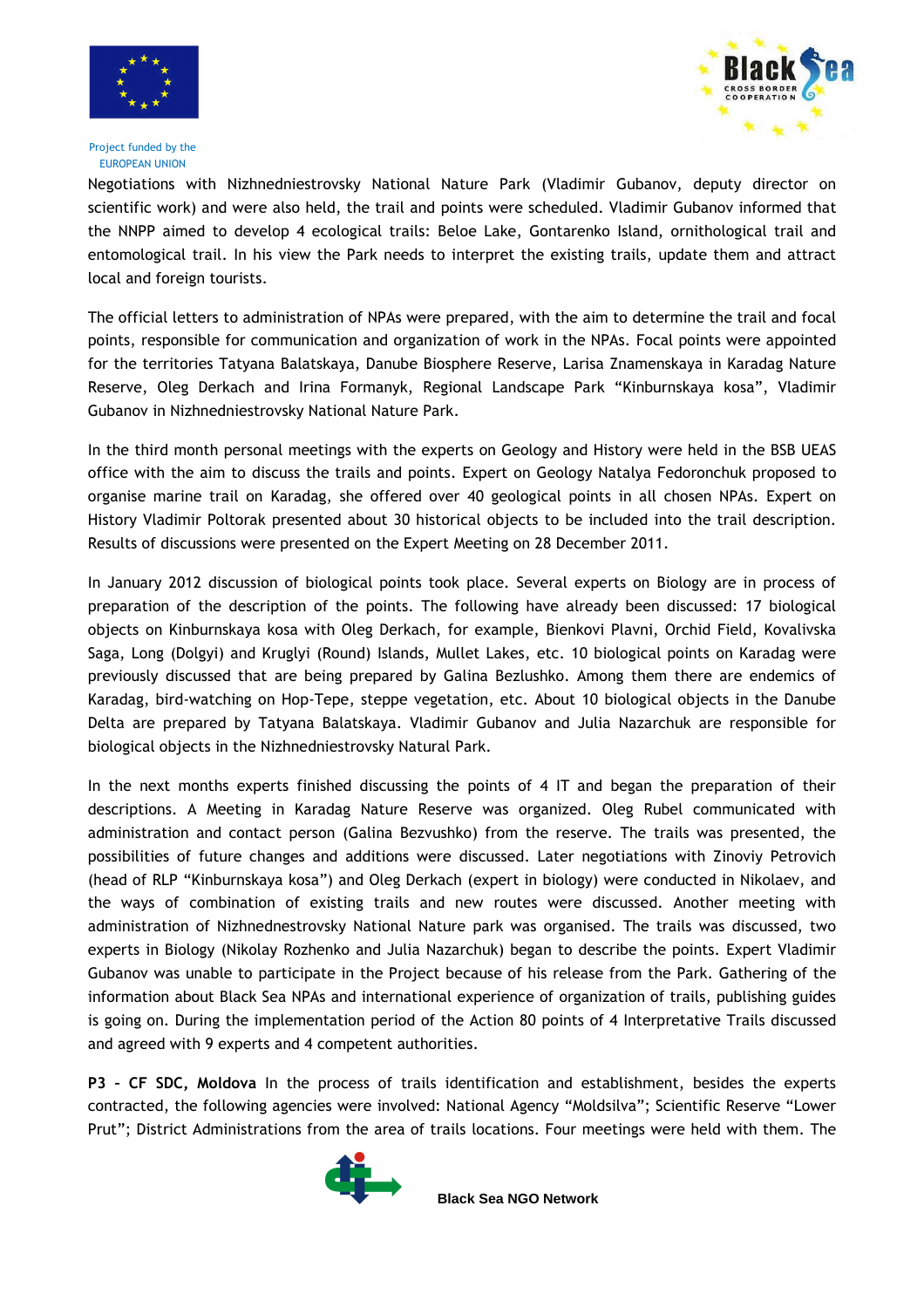



process of identification included the following steps: 1. Each expert first identified the major points from his area from the South and Central part of the Republic of Moldova: 35 - 45 points. 2. Out of the previously identified points 20 were selected taking into account their importance, relevance, tourist attractiveness, geographic location etc. 3. Modelling of trail routes.

The partner has established 4 Interpretative Trails on the territory of the Central and Southern part of the Republic of Moldova. Maps are provided with colour code of presentation of points – blue colour geodiversity points and trail, green colour biodiversity points and trail, red colour culture points and trail. The names of the trails are as follows each containing 20 points of the 3 types "Lower Prut" Interpretative Trail, "Bugeac Steppe" Interpretative Trail, "Lower Nistru" Interpretative Trail, "Moldova's Codri" Interpretative Trail. Work on the description is under way. Work on the identification and description of trails has been disseminated locally and the project is made popular with the public.

P4 – BSEA, Georgia. The project team in the first months of the project developed an action plan for communication with the Agency of Protected Areas (APA) at the Ministry of Environment Protection and Environment Protection Department in Adjara AR. There are 14 Strict Nature Reserves, 8 National Parks, 12 Managed Nature Reserves, 14 Natural Monuments and 2 Protected Landscapes in Georgia. These Protected Areas are managed and coordinated by a Legal Entity of Public Law Protected Areas Agency of the Ministry of Environment Protection and Natural Resources of Georgia. Agency of Protected Areas (APA) was created with the aim of implementation of governmental goals and public functions in the sphere of Protected Areas.

From these two state organizations were selected Focal Points – Ms. Tamar Pataridze Deputy Head of APA and Mr. Nodar Kontselidze – Head of Biodiversity and Integrated Management division of Environment Protection Department in Adjara AR. The team translated project document in Georgian language and sent to the Focal Points for reviewing and planning meetings for the selection 4 trails. In the first meeting on 02/11/11 at the Environment ministry the project team met the head of marketing and PR section Ms. Anna Japaridze and delivered a presentation of the project. Ms. Japaridze expressed interest in cooperation both in marketing and PR for the project and advised the team to hold a meeting with the Deputy Chairman of the Protected Areas Agency - Ms. Tamar Pataridze. At the next meeting on 24.11. 2011 the national coordinator of the project - Ms. Maia Ochigava and the national coordinator of BSEA Ms. Ketevan Kokilashvili met the Deputy Chairman of the Protected Area Agency - Ms. Tamar Pataridze and the Deputy Chairman of the Protected Area Agency - Mr.Lasha Moistrapishvili. They discussed the project and the opportunities for its implementation. Since the project does not envisage infrastructural component, the team could not accept the Ministry' request to assist in infrastructural improvement of existing routes that can serve as interpretative trails. It was agreed to update the existing topo-maps for the four routes - trails, to produce and install information boards for them – the activities envisaged by the project. Since all the four protected areas which we chose for the project are under the supervision of the Protected Area Agency, our team will closely cooperate with the Agency for the whole course of implementation of the project. The contact person on the behalf of the Agency is Ms. Tamar Pataridze – the Deputy Chairman of the Protected Area Agency. The Agency has handed over the existing descriptions and topo-maps of the interpretative trails. They will be updated within the project and by the end of the



**Black Sea NGO Network**